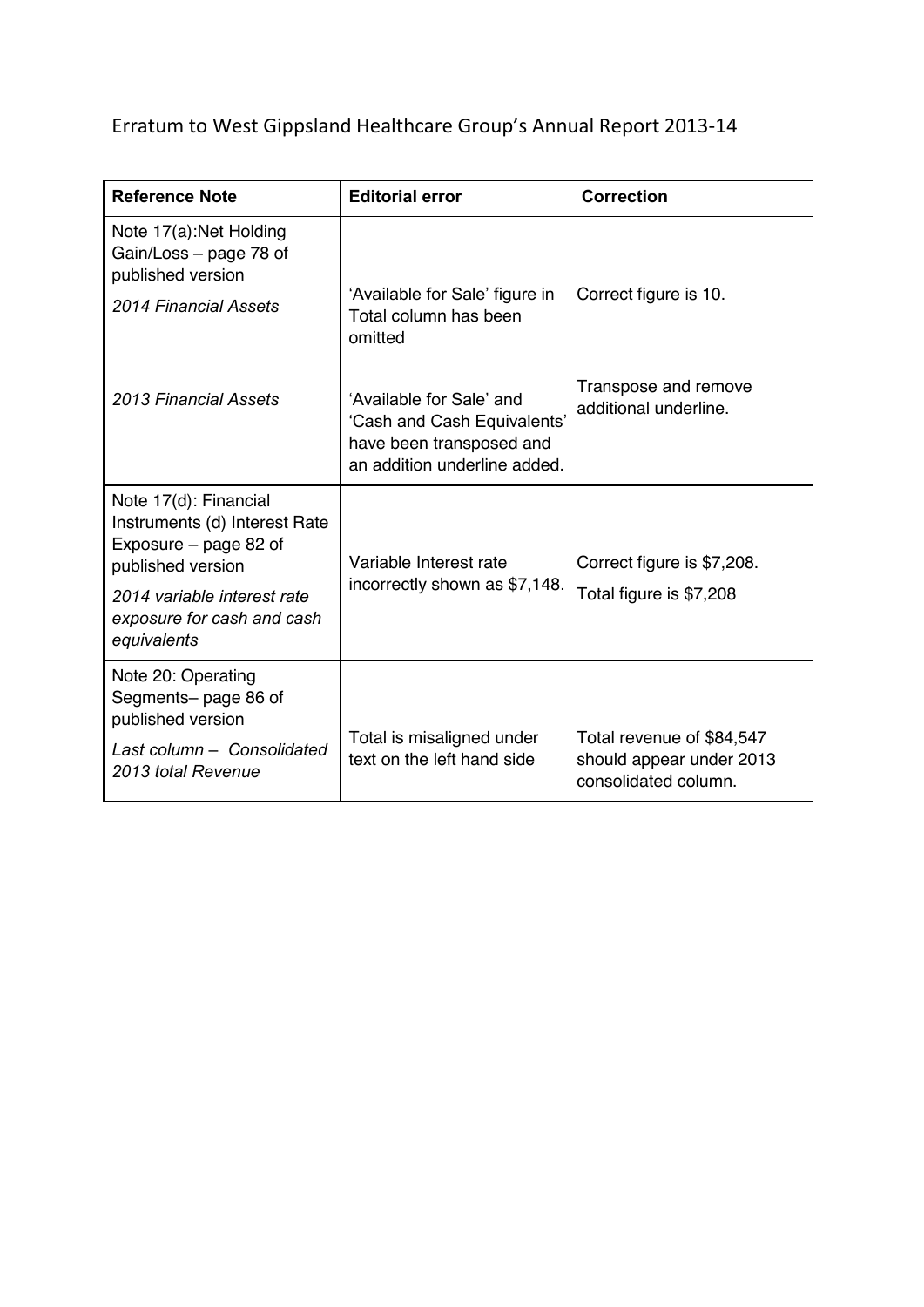# Notes to the Financial Statements

30 JUNE 2014

## Note 17: Financial Instruments

## (a) Financial risk management objectives and policies (continued)

### Net holding gain/(loss) on financial instruments by category

| 2014                                     | <b>Total interest</b><br>income /<br>(expense)<br>$$^{\prime}000$ | <b>Total</b><br>\$'000 |
|------------------------------------------|-------------------------------------------------------------------|------------------------|
| <b>Financial Assets</b>                  |                                                                   |                        |
| Cash and Cash Equivalents <sup>(i)</sup> | 442                                                               | 442                    |
| Available for Sale <sup>(i)</sup>        | 10                                                                | 10                     |
| <b>Total Financial Assets</b>            | 452                                                               | 452                    |
| 2013                                     |                                                                   |                        |
| <b>Financial Assets</b>                  |                                                                   |                        |
| Cash and Cash Equivalents <sup>(i)</sup> | 617                                                               | 617                    |
| Available for Sale <sup>(i)</sup>        | 10                                                                | 10                     |
| <b>Total Financial Assets</b>            | 627                                                               | 627                    |

(i) For cash and cash equivalents, loans or receivables and available-for-sale financial assets, the net gain or loss is calculated by taking the movement in the fair value of the asset, interest revenue, plus or minus foreign exchange gains or losses arising from revaluation of the financial assets, and minus any impairment recognised in the net result.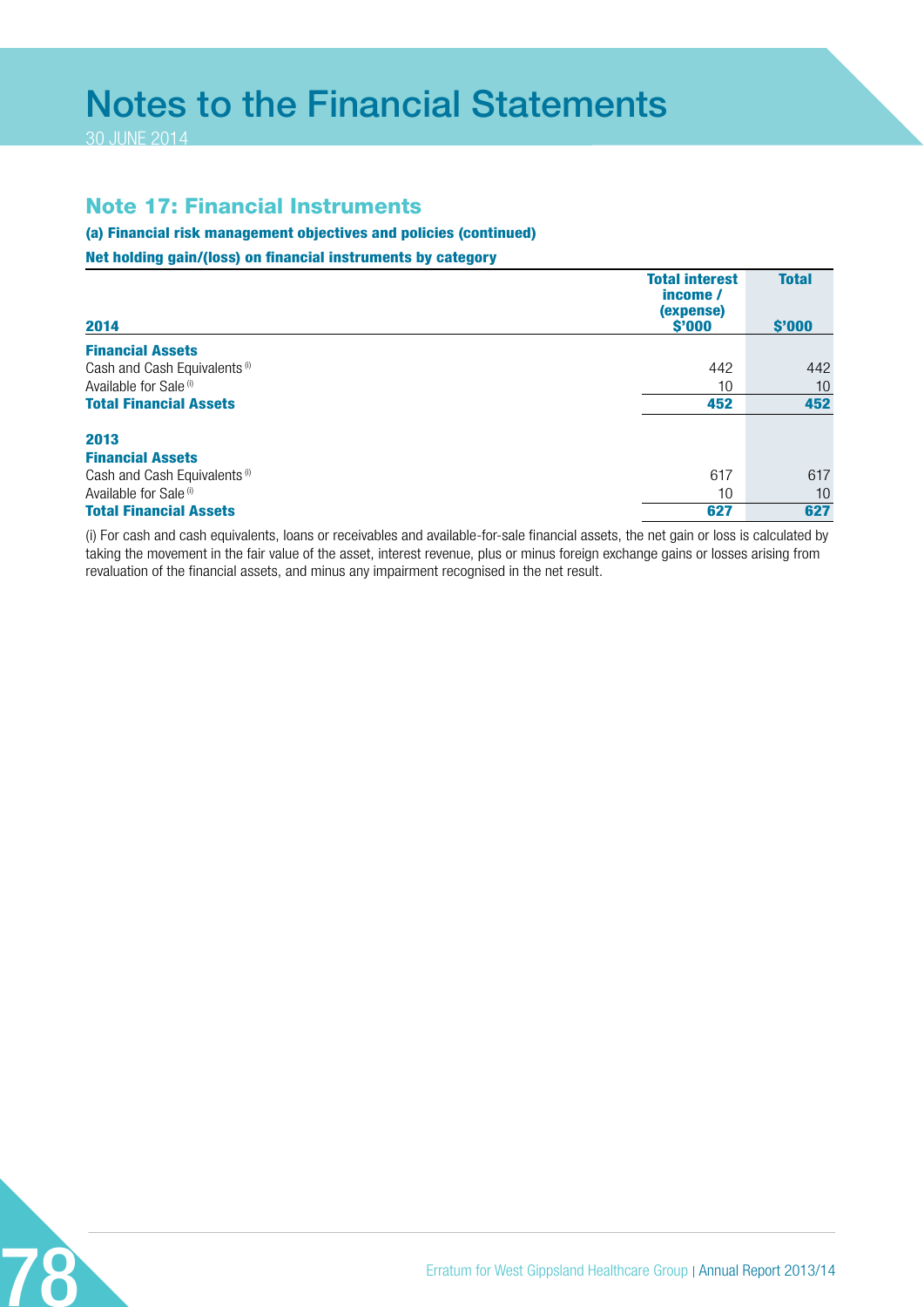# Notes to the Financial Statements

30 JUNE 2014

## Note 17: Financial Instruments (continued)

### (d) Market risk (continued)

Interest rate exposure of financial assets and liabilities as at 30 June

|                                      | <b>Weighted</b>                                                   | <b>Carrying</b>         |                                                   | <b>Interest Rate Exposure</b>                               |                                                     |
|--------------------------------------|-------------------------------------------------------------------|-------------------------|---------------------------------------------------|-------------------------------------------------------------|-----------------------------------------------------|
| 2014                                 | <b>Average</b><br><b>Effective</b><br><b>Interest</b><br>Rate (%) | <b>Amount</b><br>\$'000 | <b>Fixed</b><br><b>Interest</b><br>Rate<br>\$'000 | <b>Variable</b><br><b>Interest</b><br><b>Rate</b><br>\$'000 | Non-<br><b>Interest</b><br><b>Bearing</b><br>\$'000 |
| <b>Financial Assets</b>              |                                                                   |                         |                                                   |                                                             |                                                     |
| Cash and Cash Equivalents            | 3.31                                                              | 11,488                  | 4,280                                             | 7,208                                                       |                                                     |
| Loans and Receivables <sup>®</sup>   |                                                                   |                         |                                                   |                                                             |                                                     |
| - Trade Debtors                      |                                                                   | 1,409                   |                                                   |                                                             | 1,409                                               |
| - Other Receivables                  |                                                                   | 673                     |                                                   |                                                             | 673                                                 |
| - Term Deposit                       | 3.31                                                              | 3,642                   | 3,642                                             |                                                             |                                                     |
| Available for sale                   |                                                                   |                         |                                                   |                                                             |                                                     |
| - Shares in Other Entities           | $\overline{\phantom{a}}$                                          | 90                      |                                                   |                                                             |                                                     |
|                                      |                                                                   | 17,302                  | 7,922                                             | 7,208                                                       | 2,082                                               |
| <b>Financial Liabilities</b>         |                                                                   |                         |                                                   |                                                             |                                                     |
| At amortised cost                    |                                                                   |                         |                                                   |                                                             |                                                     |
| Payables(i)                          |                                                                   | 2,902                   |                                                   |                                                             |                                                     |
| <b>Other Financial Liabilities</b>   |                                                                   |                         |                                                   |                                                             |                                                     |
| - Accommodation Bonds                | $\qquad \qquad -$                                                 | 3,298                   |                                                   |                                                             |                                                     |
| - Other                              |                                                                   | 344                     |                                                   |                                                             |                                                     |
|                                      |                                                                   | 6,544                   |                                                   | ä,                                                          |                                                     |
| 2013                                 |                                                                   |                         |                                                   |                                                             |                                                     |
| <b>Financial Assets</b>              |                                                                   |                         |                                                   |                                                             |                                                     |
| Cash and Cash Equivalents            | 4.02                                                              | 11,628                  | 4,401                                             | 7,227                                                       |                                                     |
| Loans and Receivables <sup>®</sup>   |                                                                   |                         |                                                   |                                                             |                                                     |
| - Trade Debtors                      |                                                                   | 1,647                   |                                                   |                                                             | 1,647                                               |
| - Other Receivables                  |                                                                   | 717                     |                                                   |                                                             | 717                                                 |
| - Term Deposit<br>Available for sale | 4.02                                                              | 4,014                   | 4,014                                             |                                                             |                                                     |
| - Shares in Other Entities           |                                                                   | 90                      |                                                   |                                                             | 90                                                  |
|                                      |                                                                   | 18,096                  | 8,415                                             | 7,227                                                       | 2,454                                               |
| <b>Financial Liabilities</b>         |                                                                   |                         |                                                   |                                                             |                                                     |
| At amortised cost                    |                                                                   |                         |                                                   |                                                             |                                                     |
| Payables(i)                          |                                                                   | 3,089                   |                                                   |                                                             | 3,089                                               |
| <b>Other Financial Liabilities</b>   |                                                                   |                         |                                                   |                                                             |                                                     |
| - Accommodation Bonds                |                                                                   | 3,712                   |                                                   |                                                             | 3,712                                               |
| - Other                              |                                                                   | 302                     |                                                   |                                                             | 302                                                 |
|                                      |                                                                   | 7,103                   | ٠                                                 | ä,                                                          | 7,103                                               |

<sup>(i)</sup> The carrying amount excludes types of statutory financial assets and liabilities (i.e. GST input tax credit and GST payable)